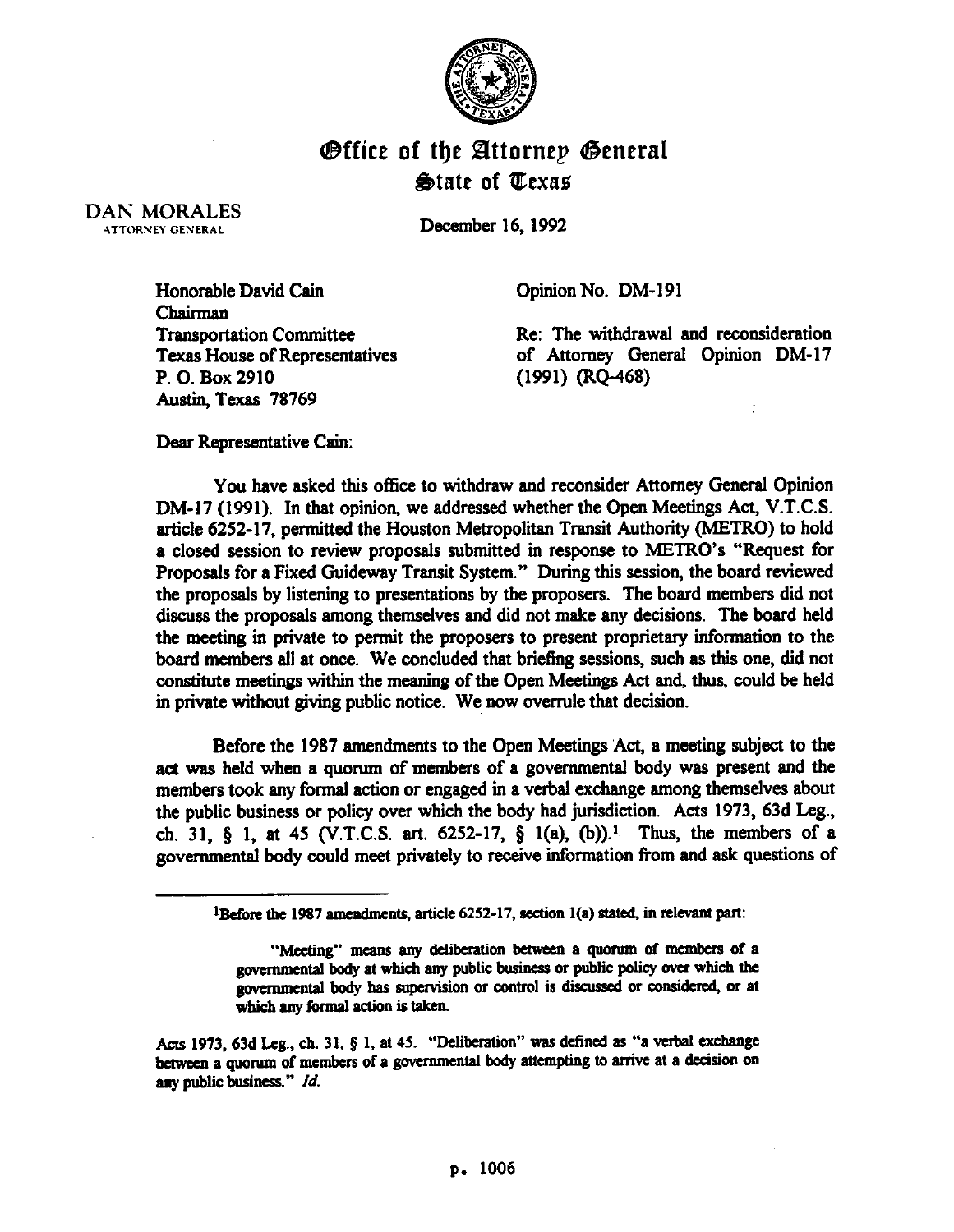their employees or other third parties so long as they did not discuss any public business among themselves. See Attorney General Opinion JM-248 (1984); see also The Pea *Picker,* Inc. v. *Reagan,* 632 S.W.2d 674 (Tex. App.-Tyler 1982, writ ref d n.r.e.). This type. of briefmg session was not a "meeting" covered by the Open Meetings Act, and therefore, a governmental body could convene without admitting the general public. Attorney General Opinion JM-248 at 2.

In 1987. however, the legislature amended the definitions of "meeting" and "deliberation." The definition of "meeting" now reads, in relevant part:

> "Meeting" means any deliberation between a quorum of mem*bers of a governmental body, or between a quorum of members of a governmental bo@* and any *other* person, at which any public business or public policy over which the governmental body has supervision or control is discussed or considered, or at which any formal action is taken.

V.T.C.S. art. 6252-17, Q I(a) (emphasis added). The defmition of "deliberation" now includes "a verbal exchange. . between a quorum of members of a governmental body and any other person," as well as "a verbal exchange . . between a quorum of members of a governmental body."  $Id.$  § 1(b).

Our decision in Attorney General Opinion DM-17 essentially read these amendments out of the statute. Because the new language in both definitions includes the phrase "between a quorum of members of the governmental body," we concluded that a meeting covered by the Open Meetings Act still had to involve deliberations among the *members* of the governmental body.<sup>2</sup> However, the previous definitions of "meeting" and "deliberation" were broad enough to encompass briefing sessions at which the members of a governmental body discuss business among themselves and with third parties. Therefore, this reading of the amendments rendered them meaningless.

We overrule Attorney General Opinion DM-17, in part, to give the 1987 amendments to sections l(a) and l(b) of the Open Meetings Act some meaning. We must presume that the legislature intends to make some change in the existing law when it

<sup>&</sup>lt;sup>2</sup>Before the 1987 amendments, the phrase "between a quorum of members of a governmental body" quite clearly referred to deliberations or verbal exchanges among the members of a governmental body when a quorum was present. Therefore, in Attorney General Opinion DM-17, we interpreted the phrase "between a quorum of members of a governmental body and any other person" to require a threeway conversation: the members of the governmental body must deliberate among themselves and with at least one third party.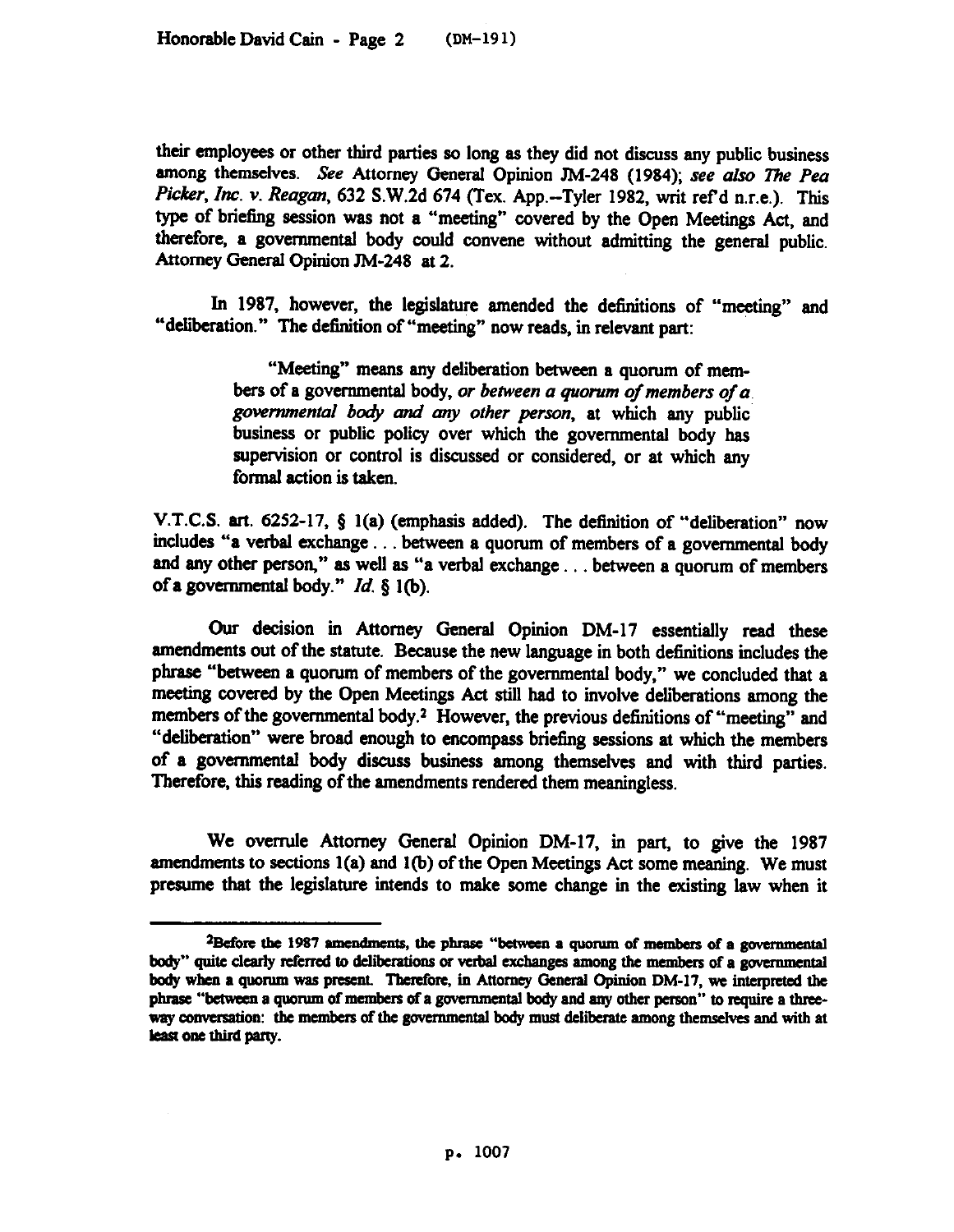adopts an amendment, and we must give effect to that change. *Travenol Lab.*, Inc. v. Bandy Lab., Inc., 608 S.W.2d 308, 314 (Tex. Civ. App.--Waco 1980, writ ref'd n.r.e.). Therefore, we now conclude that after the 1987 amendments, a meeting covered by the Open Meetings Act no longer must involve deliberations between the members of a governmentsJ body when a quorum of members is present. Rather, a governmental body also holds a meeting covered by the Open Meetings Act when a quorum of members is present and meets with a third party about the public business or policy over which the body has jurisdiction.

The addition of section  $2(r)$  to the act in 1987 provides further evidence that the legislature intended to include briefing sessions in the definition of "meeting." This section provides as follows:

> Nothing in this Act shall be construed to require a quorum of the members of a governmental body to confer with an employee or employees of the governmental body in an open meeting where such conference is for the sole purpose of receiving information from the employee or employees or to ask questions of the employee or employees; provided, however, that no discussion of public business or agency policy that affects public business shall take place between members of the governmental body during the conference.

*Id.* § 2(r) (as added by Acts 1987, 70th Leg., ch. 549, § 2). This section creates a specific exception for briefing sessions between the members of a governmental body and their employees. See Attorney General Opinion JM-1058 (1989). If the amendments to sections  $l(a)$  and  $l(b)$  were not intended to make the definition of "meeting" encompass briefing sessions, then the addition of section  $2(r)$  to the act was unnecessary.

Although we now interpret the Open Meetings Act to encompass briefing sessions between the members of a governmental body and third parties other than employees, we also reaffirm the decision in Attorney General Opinion JM-1058. In that opinion, we concluded that briefing sessions in which the members of a governmental body receive information from and ask questions of an employee or employees without engaging in any discussion among themselves do not constitute meetings under the Open Meetings Act. This conclusion is based on our reading of section 2(r), rather than our reading of sections l(a) and l(b). Therefore, it survives our reinterpretation of sections I(a) and l(b).

Although this opinion changes the result reached under Attorney General Opiion DM-17, we do not believe that members of governmental bodies will be subject to the penalties contained in the Open Meetings Act for acting in accordance with Attorney General Opinion DM-17 prior to issuance of this opinion. To be subject to the criminal penalties contained in section 4 of the act, a member of a governmental body has to engage in a knowing violation of the act. V.T.C.S. art.  $6252-17$ , § 4. Knowing conduct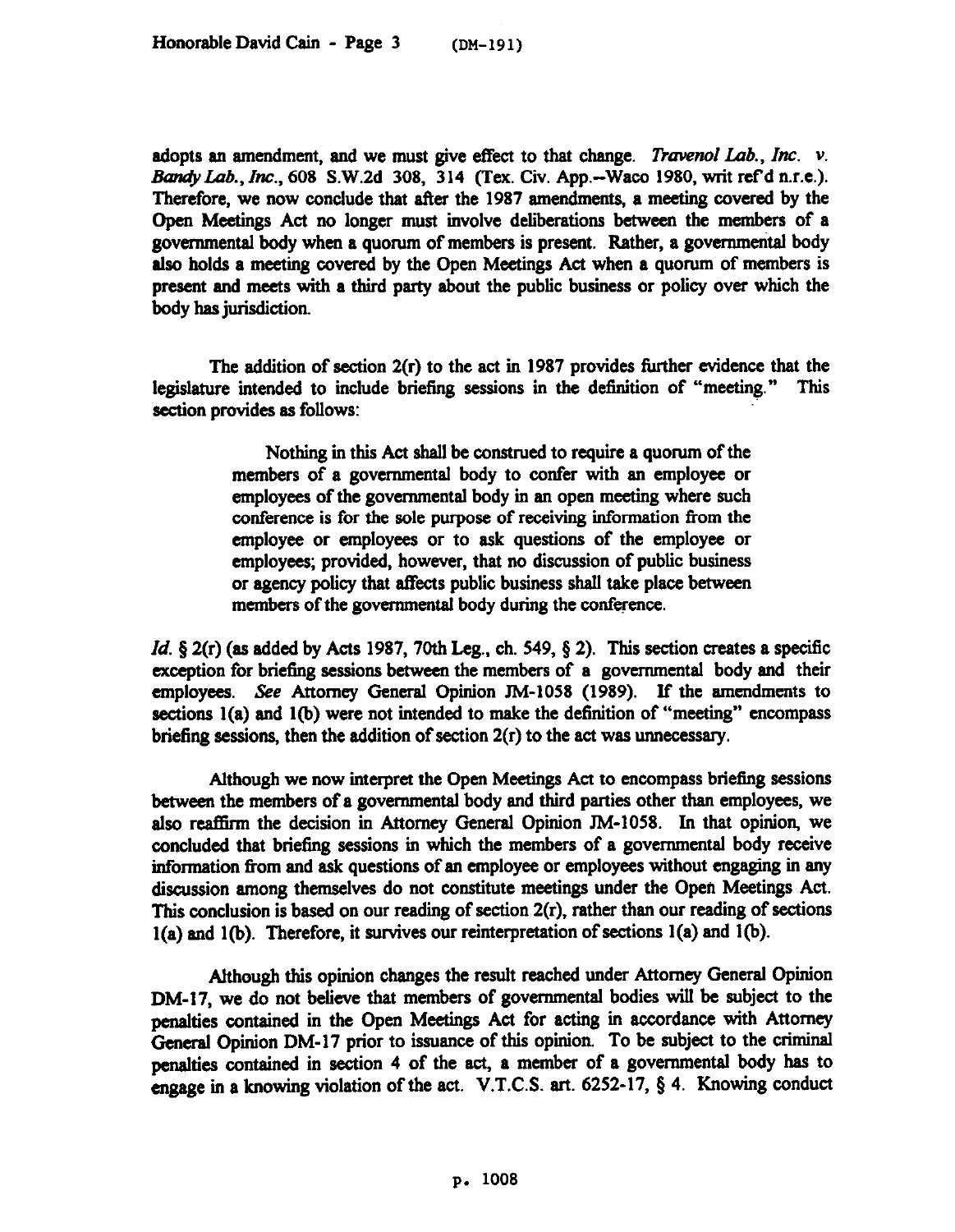occurs when a person is aware that the conduct is reasonably certain to cause the unlawful result. SEARCY & PATTERSON, Practice Commentary, Penal Code § 6.03(b) (Vernon 1974). Absent other facts, we do not believe a member of a governmental body would violate the Open Meetings Act when that member was acting in accordance with an opinion of the attorney general. In addition, the Texas Supreme Court has held that government 05cials act in good faith when they rely on the advice of the attorney general. *Wichita County v. Robinson, 276 S.W.2d 509, 516 (Tex. 1954) (opinion on motion for* rehearing).

## <u>SUMMARY</u>

This opinion overrules Attorney General Opinion DM-17 (1991). After the 1987 amendments to the Open Meetings Act, a "meeting" subject to the act includes a briefing session in which a quorum of members of the governmental body is present and meets with a third party, other than an employee, about the public business or policy over which the body has jurisdiction. However, section 2(r) of V.T.C.S. article 6252-17, as added by Acts 1987, 70th Leg., ch. 549,  $\S$  2, continues to exclude from the definition of meeting briefing sessions between the members of a governmental body and that body's employees. Therefore, the members of a governmental body may consult with their employees in private, but may not consult with other third parties in private.

Very truly yours,

DAN MORALES Attorney General of Texas